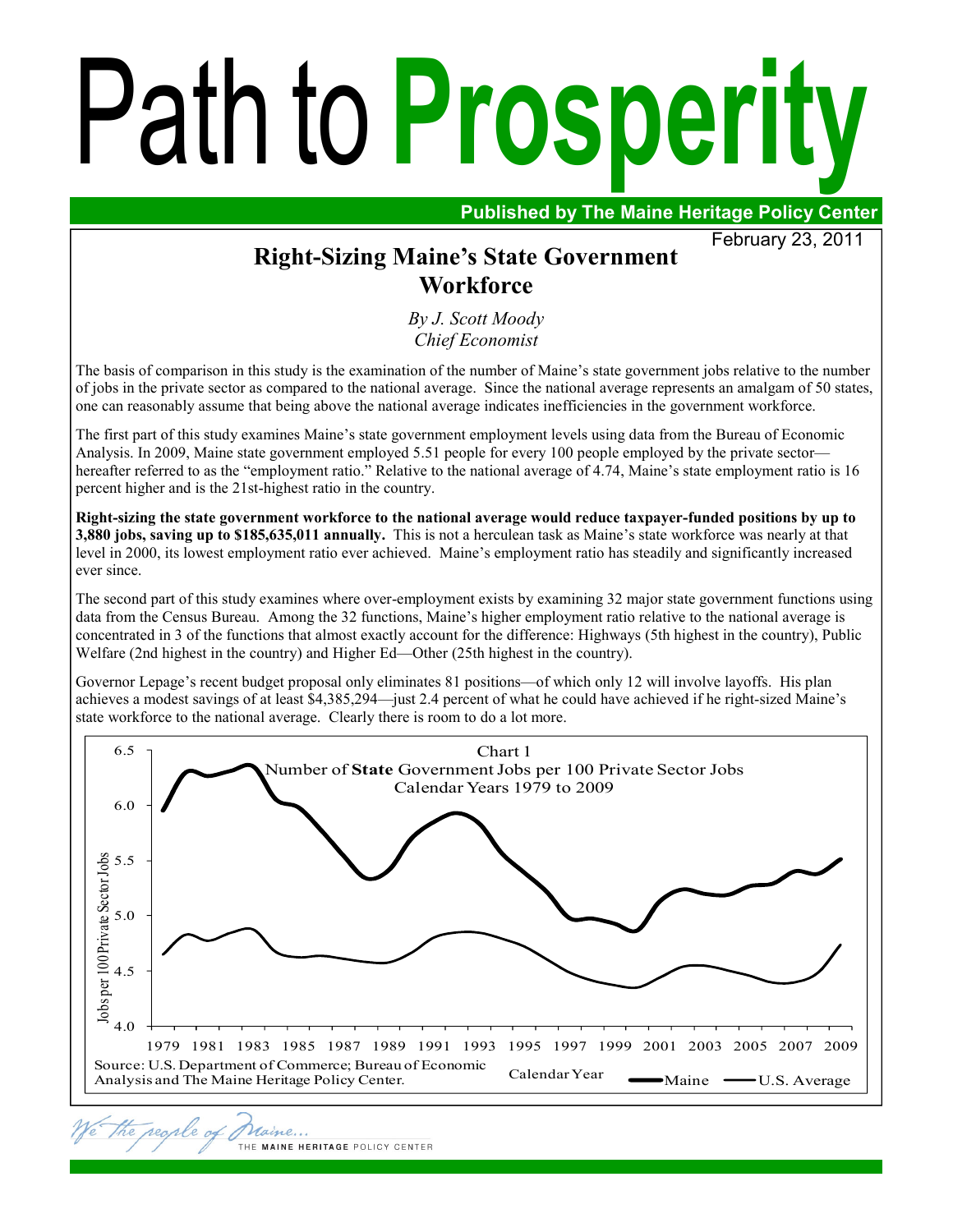# **Path to Prosperity** *February 23, 2011*

# Table 1

#### Number of **State** Jobs per 100 Private Sector Jobs by State and Rank

| Selected Calendar Years |       |                          |          |                          |        |                          |       |                          |  |
|-------------------------|-------|--------------------------|----------|--------------------------|--------|--------------------------|-------|--------------------------|--|
| State                   | 1980  | Rank                     | 1990     | Rank                     | 2000   | Rank                     | 2009  | Rank                     |  |
| U.S. Average            | 4.83  | $\overline{\phantom{a}}$ | 4.67     |                          | 4.35   |                          | 4.74  |                          |  |
| Alabama                 | 6.40  | 21                       | 6.27     | 18                       | 5.72   | 19                       | 6.81  | 13                       |  |
| Alaska                  | 12.45 | $\overline{2}$           | 12.47    | $\overline{2}$           | 10.58  | 3                        | 10.32 | $\overline{2}$           |  |
| Arizona                 | 5.56  | 30                       | 4.84     | 31                       | 4.20   | 35                       | 4.18  | 42                       |  |
| Arkansas                | 7.03  | 14                       | 6.45     | 16                       | 6.49   | 14                       | 8.31  | 6                        |  |
| California              | 3.43  | 50                       | 3.28     | 50                       | 3.52   | 44                       | 4.06  | 43                       |  |
| Colorado                | 5.22  | 34                       | 5.18     | 29                       | 4.33   | 33                       | 4.83  | 34                       |  |
| Connecticut             | 4.11  | 41                       | 4.68     | 33                       | 4.75   | 28                       | 5.33  | 23                       |  |
| Delaware                | 9.24  | $\overline{4}$           | 7.69     | 9                        | 8.01   | $\overline{4}$           | 9.16  | $\overline{4}$           |  |
| Florida                 | 3.86  | 46                       | 3.81     | 46                       | 3.42   | 47                       | 3.30  | 48                       |  |
| Georgia                 | 5.11  | 35                       | 4.68     | 34                       | 4.35   | 31                       | 5.15  | 27                       |  |
| Hawaii                  | 13.05 | $\mathbf{1}$             | 12.44    | $\mathfrak{Z}$           | 14.63  | $\mathbf{1}$             | 15.16 | $\mathbf{1}$             |  |
| Idaho                   | 7.30  | 10                       | 7.16     | 13                       | 6.23   | 15                       | 5.77  | $20\,$                   |  |
| Illinois                | 3.60  | 49                       | 3.48     | 48                       | 3.09   | 49                       | 3.13  | 50                       |  |
| Indiana                 | 4.82  | 37                       | 4.56     | 36                       | 4.18   | 36                       | 4.87  | 32                       |  |
| Iowa                    | 5.71  | $28\,$                   | 5.69     | 23                       | 5.00   | 24                       | 5.38  | 22                       |  |
| Kansas                  | 6.33  | $22\,$                   | 6.26     | 19                       | 4.91   | 25                       | 4.94  | 30                       |  |
| Kentucky                | 7.04  | 12                       | 6.40     | 17                       | 5.87   | 17                       | 6.54  | 14                       |  |
| Louisiana               | 7.13  | 11                       | 7.38     | 11                       | 7.31   | 9                        | 7.10  | 11                       |  |
| <b>Maine</b>            | 6.30  | 24                       | 5.70     | 24                       | 4.87   | 26                       | 5.51  | 21                       |  |
| Maryland                | 6.27  | 25                       | 5.44     | 27                       | 4.74   | 29                       | 4.84  | 33                       |  |
| <b>Massachusetts</b>    | 4.06  | 42                       | 4.39     | 41                       | 4.06   | 38                       | 4.38  | 40                       |  |
| Michigan                | 5.30  | 33                       | 4.82     | 32                       | 4.28   | 34                       | 5.31  | 24                       |  |
| Minnesota               | 4.47  | 38                       | 4.57     | 35                       | 3.72   | 43                       | 3.88  | 45                       |  |
| Mississippi             | 6.97  | 17                       | 6.84     | 15                       | 6.93   | 10                       | 7.62  | $\,8\,$                  |  |
| Missouri                | 4.45  | 39                       | 4.32     | 42                       | 4.78   | 27                       | 4.90  | 31                       |  |
| Montana                 | 8.76  | 6                        | 9.20     | 5                        | 7.38   | $\,8\,$                  | 7.47  | 9                        |  |
| Nebraska                | 6.01  | 26                       | 5.15     | 30                       | 4.11   | 37                       | 4.50  | 37                       |  |
| Nevada                  | 4.15  | 40                       | 3.52     | 47                       | 2.80   | 50                       | 3.29  | 49                       |  |
| <b>New Hampshire</b>    | 5.42  | 32                       | 4.46     | 38                       | 4.35   | 32                       | 4.63  | 36                       |  |
| New Jersey              | 3.94  | 44                       | 4.04     | 43                       | 4.05   | 39                       | 4.73  | 35                       |  |
| New Mexico              | 9.90  | $\overline{3}$           | 10.51    | $\mathbf{1}$             | 9.80   | $\overline{2}$           | 9.75  | $\overline{3}$           |  |
| New York                | 3.77  | 47                       | 3.96     | 44                       | 3.43   | 46                       | 3.43  | 47                       |  |
| North Carolina          | 5.78  | $27\,$                   | 5.25     | 28                       | 5.17   | 21                       | 6.24  | 19                       |  |
| North Dakota            | 8.97  | 5                        | 9.63     | $\overline{4}$           | 7.74   | 6                        | 7.80  | $\tau$                   |  |
| Ohio                    | 3.91  | 45                       | 3.87     | 45                       | 3.49   | 45                       | 4.23  | 41                       |  |
| Oklahoma                | 7.03  | 13                       | 7.81     | 8                        | 6.53   | 12                       | 7.02  | 12                       |  |
| Oregon                  | 5.69  | 29                       | 5.78     | 22                       | 4.43   | 30                       | 5.04  | 29                       |  |
| Pennsylvania            | 3.69  | 48                       | 3.34     | 49                       | 3.39   | 48                       | 3.86  | 46                       |  |
| <b>Rhode Island</b>     | 6.99  | 16                       | 5.64     | 26                       | 5.29   | 20                       | 5.14  | 28                       |  |
| South Carolina          | 6.96  | 18                       | 7.16     | 12                       | 6.50   | 13                       | 6.47  | 16                       |  |
| South Dakota            | 8.69  | $\overline{7}$           | 6.99     | 14                       | 5.18   | 22                       | 5.22  | 26                       |  |
| Tennessee               | 5.10  | 36                       | 4.50     | 37                       | 3.89   | 41                       | 4.45  | 38                       |  |
| Texas                   | 3.99  | 43                       | 4.43     | 40                       | 3.96   | 40                       | 4.04  | 44                       |  |
| Utah                    | 7.81  | 9                        | 7.39     | 10                       | 6.73   | 11                       | 6.53  | 15                       |  |
| <b>Vermont</b>          | 7.02  | 15                       | 6.27     | $20\,$                   | 5.92   | 16                       | 6.45  | 17                       |  |
| Virginia                | 6.80  | 19                       | 5.67     | 25                       | 5.16   | 23                       | 5.30  | 25                       |  |
| Washington              | 6.70  | $20\,$                   | $6.00\,$ | $21\,$                   | 5.77   | 18                       | 6.38  | 18                       |  |
| West Virginia           | 8.66  | $\,8\,$                  | 8.01     | $7\phantom{.0}$          | 7.99   | 5                        | 8.44  | 5                        |  |
| Wisconsin               | 5.53  | 31                       | 4.45     | 39                       | 3.88   | 42                       | 4.41  | 39                       |  |
| Wyoming                 | 6.32  | 23                       | 8.87     | 6                        | 7.54   | $\tau$                   | 7.11  | 10                       |  |
|                         |       |                          |          |                          |        |                          |       |                          |  |
| District of Columbia    | --    | $\overline{a}$           | --       | $\overline{\phantom{a}}$ | $\sim$ | $\overline{\phantom{a}}$ | --    | $\overline{\phantom{a}}$ |  |

Source: U.S. Department of Commerce: Bureau of Economic Analysis and The Maine Heritage Policy Center.

Maine... THE MAINE HERITAGE POLICY CENTER

the reaple of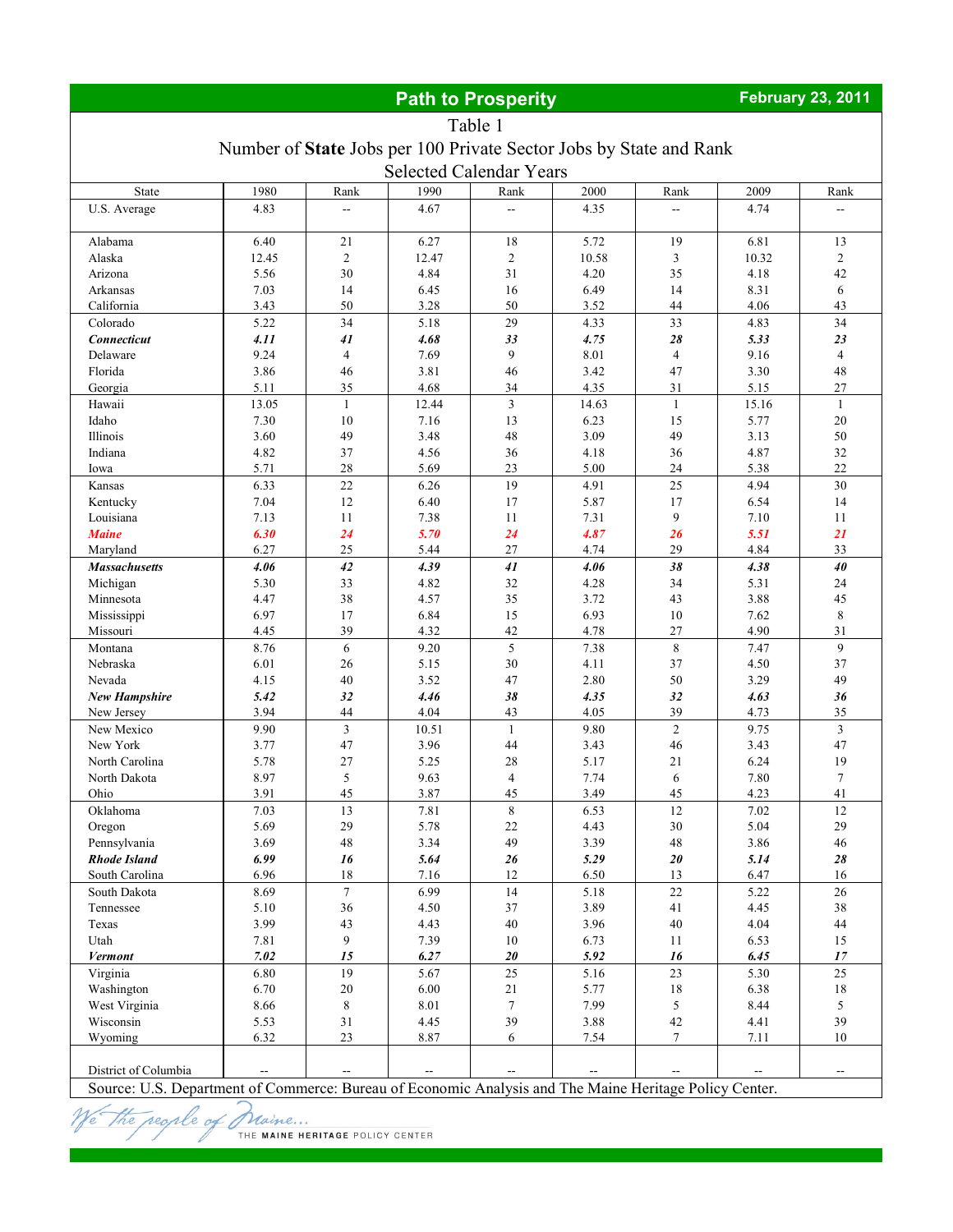#### **Path to Prosperity** *CONDER 23, 2011 February 23, 2011*

Additionally, this over-employment problem is a significant driver of Maine's unfunded pension crisis which the Lepage Administration will also have to confront.[1] [2] In a forthcoming study, The Maine Heritage Policy Center will explore how right-sizing Maine's state government workforces is a necessary step to solving the unfunded pension crisis.

#### **The Size of Maine's State Government Workforce**

According to the U.S. Department of Commerce's Bureau of Economic Analysis, in 2009, Maine's state government employed 27,656 people (full and part time), or 4.7 percent of the total state labor force (public and private). Between 1979 and 2009, the number of state government employees has grown by 31 percent from 21,069 people to 27,656.

However, aggregate statistics are not very useful when it comes to informing public policy. Rather, policymakers need relative metrics to judge whether or not Maine has too many state government employees—in order to gauge their level of productivity. As such, this study explores the employment ratio of private versus public sector employment over time and across states.

#### **State Government Employment Ratios**

The employment ratio is derived by dividing state government employment by private employment. Chart 1 and Table 1 shows that in 2009 Maine's state government employed 5.51 people for every 100 people employed by the private sector.

Table 1 also shows that when compared with the other 49 states, Maine has the 21st-highest state government employment ratio in the country, up from the 24th spot in 1970. In addition, Maine's state government employment ratio is 16 percent higher than the national average—5.51 versus 4.74 nationally.

Regionally, Maine's rank is higher than nearly all neighboring states with only Vermont's employment ratio of 6.45 (17th) being higher. The remaining four neighboring states all have lower ranks: Connecticut (5.33, 23rd), Massachusetts (4.38, 40th), New Hampshire (4.63, 36th) and Rhode Island (5.14, 28th).

#### **Budget Savings**

As shown in Chart 2, in 2009, adjusting Maine's state government employment ratio to the national average would have saved



THE MAINE HERITAGE POLICY CENTER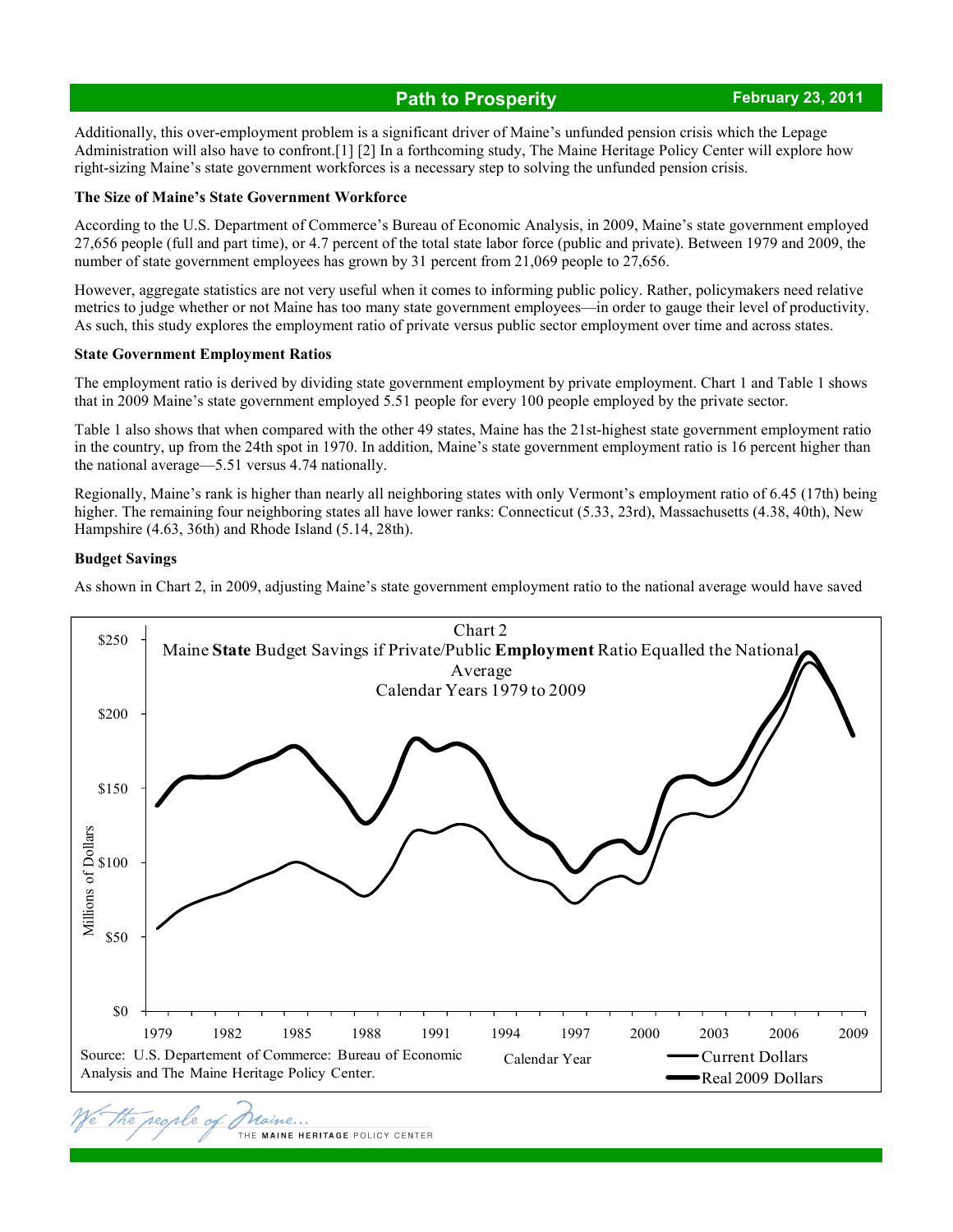## **Path to Prosperity** *CONDER <b>FE February* 23, 2011

taxpayers up to \$185,635,011. The budget savings are lower in 2009 than they would have been in 2007 at \$234,206,891 only because the growth in state government employment nationally, between 2007 and 2009, surpassed the growth in Maine's employment ratio. As shown in Chart 1, the number of Maine's taxpayer-funded state government positions has significantly spiked since 2000.

#### **Employment Ratios by Function**

The data shown in Table 2 is from the U.S. Census Bureau and yields a slightly higher state government employment ratio for Maine than the data from the Bureau of Economic Analysis (5.59 versus 5.51). The national employment ratio, however, is lower (4.65 versus 4.74). Overall, this data implies a higher level of budget savings.

The employment ratios shown in Table 2 are also calculated by dividing the number of state government workers by the total number of private sector workers. Maine state government employs 5.59 workers for every 100 private sector workers, which exceeds the national average of 4.65 workers by 20.2 percent.

Among the 32 functions, Maine's employment ratio is among the highest in the country for the following functions:

- ♦ *Financial Administration* (6th): Includes officials and central staff agencies concerned with tax assessment and collection, accounting, auditing, budgeting, purchasing, custody of funds, and other finance activities.
- *Other Government Administration* (12th): Includes administrative functions not included in financial, social insurance, judicial and legal administration.
- *Highways* (5th): Includes the maintenance, operation, repair, and con-

| Table 2                                                                              |                     |                     |                |                |  |  |  |  |
|--------------------------------------------------------------------------------------|---------------------|---------------------|----------------|----------------|--|--|--|--|
| <b>Employment Ratios by Function</b>                                                 |                     |                     |                |                |  |  |  |  |
| Fiscal Year 2009                                                                     |                     |                     |                |                |  |  |  |  |
|                                                                                      | National<br>Average | Maine               |                |                |  |  |  |  |
| <b>Employment Function</b>                                                           |                     | Employment<br>Ratio | Difference     | Rank           |  |  |  |  |
| Total                                                                                | 4.65                | 5.59                | 0.93           | 21             |  |  |  |  |
| <b>Financial Administration</b>                                                      | 0.15                | 0.28                | 0.13           | 6              |  |  |  |  |
| <b>Other Government Administration</b>                                               | 0.05                | 0.11                | 0.05           | 12             |  |  |  |  |
| Judicial and Legal                                                                   | 0.16                | 0.15                | $-0.01$        | 30             |  |  |  |  |
| <b>Police Protection - Officers</b>                                                  | 0.06                | 0.10                | 0.04           | 6              |  |  |  |  |
| Police - Other                                                                       | 0.03                | 0.00                | $-0.03$        | 49             |  |  |  |  |
| Firefighters Only                                                                    | --                  |                     |                | --             |  |  |  |  |
| Other Fire Employees                                                                 | $-$                 |                     |                | --             |  |  |  |  |
| Correction                                                                           | 0.43                | 0.26                | $-0.17$        | 46             |  |  |  |  |
| <b>Highways</b>                                                                      | 0.21                | 0.47                | 0.26           | $\overline{2}$ |  |  |  |  |
| Air Transportation                                                                   | 0.00                | $\sim$              | $\overline{a}$ | --             |  |  |  |  |
| Water Transport & Terminals (a)                                                      | 0.00                | 0.02                | 0.01           | 6              |  |  |  |  |
| <b>Public Welfare</b>                                                                | 0.22                | 0.61                | 0.40           | $\overline{2}$ |  |  |  |  |
| Health                                                                               | 0.17                | 0.22                | 0.06           | 22             |  |  |  |  |
| Hospitals                                                                            | 0.39                | 0.12                | $-0.27$        | 46             |  |  |  |  |
| Social Insurance Administration                                                      | 0.07                | 0.07                | $-0.01$        | 24             |  |  |  |  |
| Solid Waste Management                                                               | 0.00                |                     |                |                |  |  |  |  |
| Sewerage                                                                             | 0.00                | --                  | $-$            | $- -$          |  |  |  |  |
| Parks and Recreation                                                                 | 0.03                | 0.03                | 0.00           | 30             |  |  |  |  |
| Housing & Community Development                                                      | --                  | $-$                 |                |                |  |  |  |  |
| <b>Natural Resources</b>                                                             | 0.14                | 0.25                | 0.11           | 11             |  |  |  |  |
| Water Supply                                                                         | 0.00                |                     |                |                |  |  |  |  |
| <b>Electric Power</b>                                                                | 0.00                |                     |                |                |  |  |  |  |
| Gas Supply                                                                           |                     |                     |                |                |  |  |  |  |
| Transit                                                                              | 0.03                |                     |                |                |  |  |  |  |
| Elem $&$ Sec Instructional (b)                                                       | 0.04                | 0.01                | $-0.03$        | 6              |  |  |  |  |
| Elem & Secondary - Other $(b)$                                                       | 0.02                | 0.01                | $-0.01$        | 6              |  |  |  |  |
| Higher Ed Instructional                                                              | 0.71                | 0.77                | 0.06           | 34             |  |  |  |  |
| <b>Higher Ed - Other</b>                                                             | <u>1.46</u>         | <u>1.72</u>         | 0.26           | 25             |  |  |  |  |
| Other Education                                                                      | 0.08                | 0.05                | $-0.03$        | 41             |  |  |  |  |
| Libraries                                                                            | 0.00                |                     |                |                |  |  |  |  |
| Liquor Stores (c)                                                                    | 0.01                | 0.00                | $-0.01$        | 14             |  |  |  |  |
| <b>Other and Unallocable</b>                                                         | 0.18                | 0.34                | 0.16           | 12             |  |  |  |  |
| (a) Only 19 states have any employment in this function which inflates Maine's rank. |                     |                     |                |                |  |  |  |  |
| (b) Only 7 states have any employment in this function which inflates Maine's rank.  |                     |                     |                |                |  |  |  |  |

(c) Only 14 states have any employment in this function which inflates Maine's rank. Source: U.S. Department of Commerce: Bureau of Economic Analysis and Census Bureau and The Maine Heritage Policy Center.

We the regre of Ma THE MAINE HERITAGE POLICY CENTER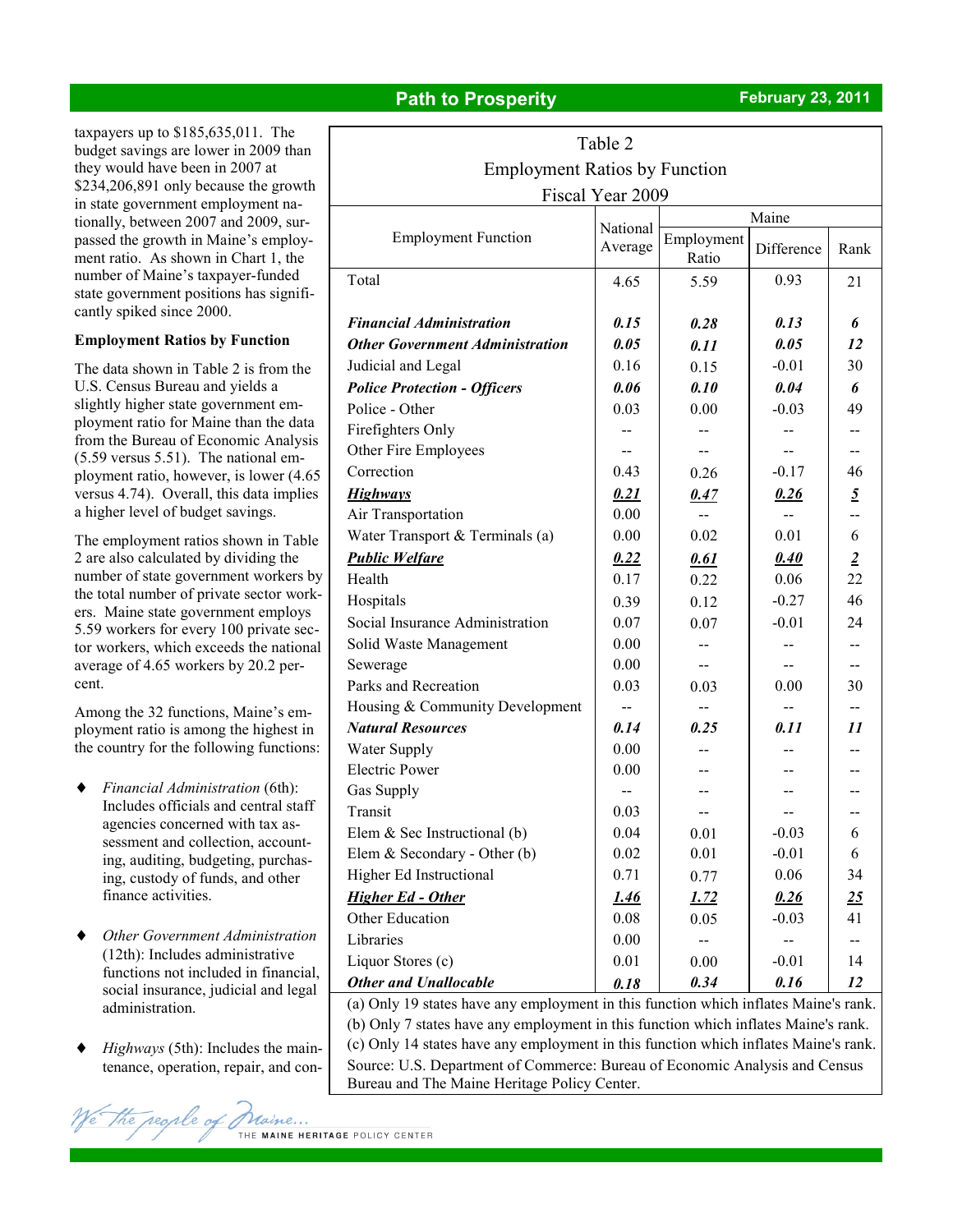### **Path to Prosperity** *CONDER <b>PATH* **February 23, 2011**

struction of highways, streets, roads, alleys, sidewalks, bridges, tunnels, ferry boats, and related structures, including those operated on a toll basis.

- *Public Welfare* (2nd): Includes employees engaged in all public welfare activities, including the administration of public assistance and providing direct assistance such as Medicaid and TANF cash assistance (Temporary Assistance to Needy Families).
- Natural Resources (12th): Includes the conservation, promotion, and development of natural resources (soil, water, energy, minerals, etc.) and the regulation of industries which develop, utilize, or affect natural resources.
- *Other and Unallocable* (12th): Includes employees engaged in activities that are not applicable to other employment functions or are multifunctional such as voter registration and elections, economic development and code enforcement.

While "Higher Ed—Other," which include all noninstructional employees, does not fall into the highest rankings in the country (25th); the absolute difference between the national average and Maine is one of the largest of all functions at 0.26. Combined with the difference found in Highways (0.26) and Public Welfare (0.40) nearly the entire difference with the national average is explained.

#### **Employment Changes by Function**

Table 3 transforms the employment ratios in Table 2 into actual employment levels. The total employment numbers are taken from the BEA data discussed previously which found that Maine's state government workforce has approximately 3,880 too many employees.

By focusing on just the three functions with the largest absolute employment problem— "Highways," "Public Welfare" and "Higher Ed— Other"—the state government workforce could be more than right-sized. In fact, right-sizing those three areas would eliminate 4,252 positions, which is significantly more than the required 3,880 necessary to achieve the national average.

| t able                                                           |                                    |                  |                |  |  |  |
|------------------------------------------------------------------|------------------------------------|------------------|----------------|--|--|--|
| <b>Employment Change by Function</b>                             |                                    |                  |                |  |  |  |
| Fiscal Year 2009                                                 |                                    |                  |                |  |  |  |
| <b>Employment Function</b>                                       | <b>State Government Employment</b> |                  |                |  |  |  |
|                                                                  | Current                            | Adjusted         | Difference     |  |  |  |
| Total                                                            | 27,656                             | 23,776           | $-3,880$       |  |  |  |
| <b>Financial Administration</b>                                  |                                    |                  | -619           |  |  |  |
|                                                                  | 1,393                              | 774              |                |  |  |  |
| <b>Other Government Administration</b>                           | 527                                | 279              | $-249$         |  |  |  |
| Judicial and Legal                                               | 736                                | 817              | 81             |  |  |  |
| <b>Police Protection - Officers</b>                              | 513                                | 303              | $-209$         |  |  |  |
| Police - Other                                                   | 20                                 | 176              | 156            |  |  |  |
| Firefighters Only                                                | $\theta$                           | 0                | $\Omega$       |  |  |  |
| Other Fire Employees                                             | $\Omega$                           | 0                | $\theta$       |  |  |  |
| Correction                                                       | 1,271                              | 2,181            | 910            |  |  |  |
| <b>Highways</b>                                                  | 2,325                              | 1,070            | <u>-1,255</u>  |  |  |  |
| Air Transportation                                               | $\theta$                           | 14               | 14             |  |  |  |
| Water Transport & Terminals (a)                                  | 84                                 | 23               | $-61$          |  |  |  |
| <b>Public Welfare</b>                                            | 3,038                              | 1,100            | $-1,938$       |  |  |  |
| Health                                                           | 1,105                              | 853              | $-252$         |  |  |  |
| Hospitals                                                        | 590                                | 1,989            | 1,399          |  |  |  |
| Social Insurance Administration                                  | 324                                | 370              | 46             |  |  |  |
| Solid Waste Management                                           | $\theta$                           | 9                | 9              |  |  |  |
| Sewerage                                                         | $\theta$                           | 8                | 8              |  |  |  |
| Parks and Recreation                                             | 168                                | 177              | 8              |  |  |  |
| Housing & Community Development                                  | $\theta$                           | $\theta$         | $\theta$       |  |  |  |
| <b>Natural Resources</b>                                         | 1,221                              | 708              | $-513$         |  |  |  |
| Water Supply                                                     | $\theta$                           | 3                | 3              |  |  |  |
| <b>Electric Power</b>                                            | $\theta$                           | 18               | 18             |  |  |  |
| Gas Supply                                                       | $\boldsymbol{0}$                   | $\boldsymbol{0}$ | $\overline{0}$ |  |  |  |
| Transit                                                          | $\boldsymbol{0}$                   | 147              | 147            |  |  |  |
| Elem $&$ Sec Instructional (b)                                   | 40                                 | 211              | 171            |  |  |  |
| Elem & Secondary - Other $(b)$                                   | 32                                 | 88               | 56             |  |  |  |
| Higher Ed Instructional                                          | 3,807                              | 3,619            | $-188$         |  |  |  |
| <b>Higher Ed - Other</b>                                         | 8,534                              | <u>7,475</u>     | <u>-1,059</u>  |  |  |  |
| Other Education                                                  | 260                                | 424              | 163            |  |  |  |
| Libraries                                                        | $\boldsymbol{0}$                   | 3                | 3              |  |  |  |
| Liquor Stores (c)                                                | 1                                  | 43               | 42             |  |  |  |
| <b>Other and Unallocable</b>                                     | 1,667                              | 895              | -771           |  |  |  |
| Source: U.S. Department of Commerce: Bureau of Economic Analysis |                                    |                  |                |  |  |  |

 $T<sub>1</sub>$ 

and Census Bureau, The Maine Heritage Policy Center.